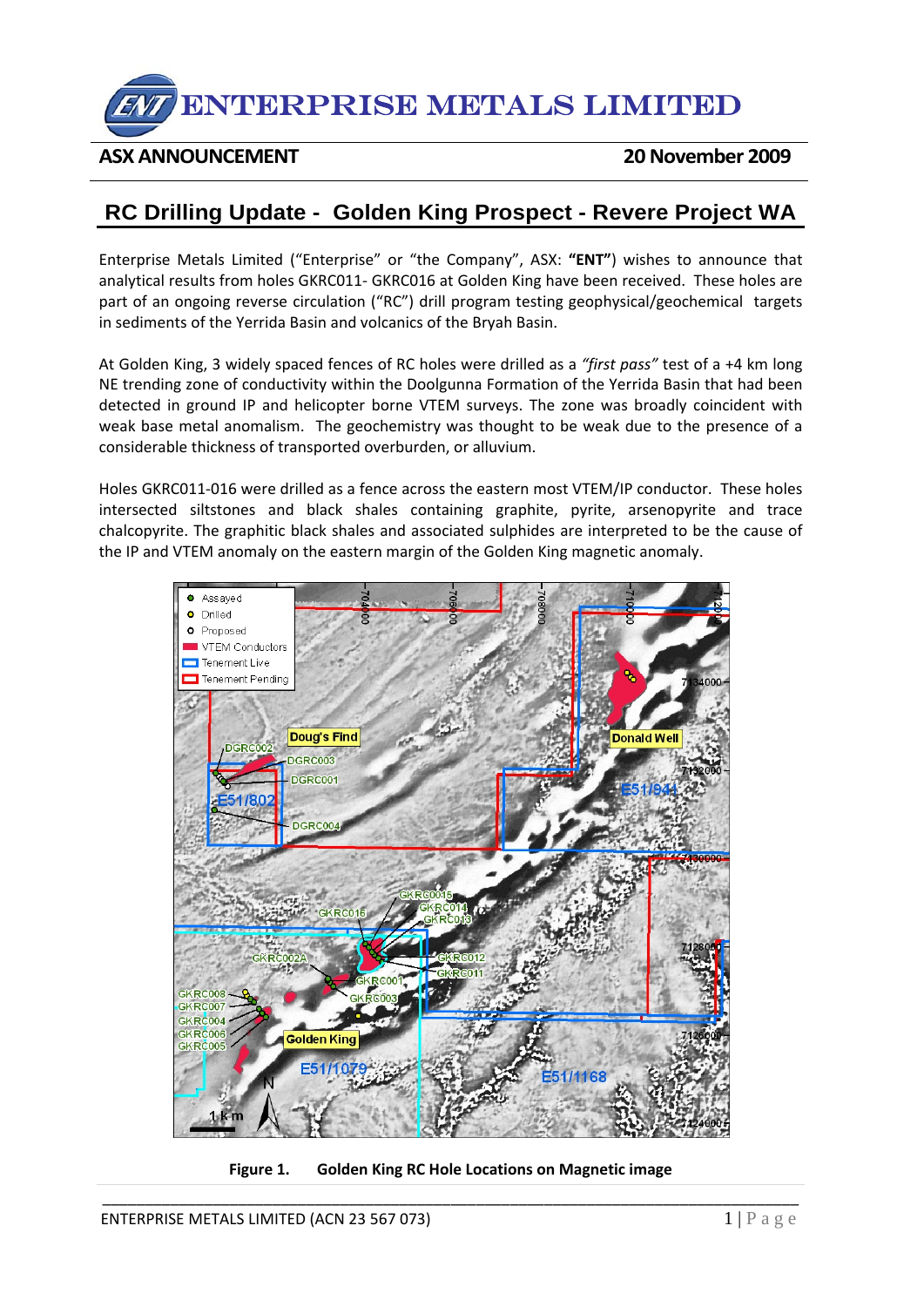

## **SUMMARY OF ANALYTICAL RESULTS**

**Hole GKRC011**, between 32‐40m, intersected weathered sediments with elevated but low level gold, (av. 0.04ppm Au). For the 36m zone immediately above the base of weathering, copper and arsenic were markedly elevated (from 76m - 112m, 36m @ 170ppm Cu and 49ppm As). In the primary zone, zinc was elevated between 176m ‐200m (av. 120ppm Zn).

**Hole GKRC012** intersected a 68m zone of anomalous zinc from 48m-116m. (av. 100ppm Zn) and arsenic was anomalous over 20m from 176‐196m (av. 82ppm As).

**Hole GKRC013** encountered a zone of anomalous zinc from 104m‐152m (av. 126ppm Zn), and another lower zinc zone of 44m thickness from 188m (av. 137ppm Zn).

**Hole GKRC014** encountered a zone of anomalous zinc from 48m‐108m (av. 191ppm Zn), and another lower zinc zone of 64m thickness from 124m (av. 223ppm Zn). This lower zone at the top of fresh rock contained elevated cadmium from 124m -164m (av. 0.8ppm Cd), and elevated arsenic (av. 105ppm As) and lead (av. 103ppm Pb) from 164m‐180m.

**Hole GKRC015** was depleted in metals in the weathered zone to a depth of approximately 68m, which was immediately followed by a 40m zone of weak zinc enrichment averaging 120ppm Zn. In the primary or fresh rock zone, between 168m – 216m, several zones of elevated copper, lead, zinc, silver, arsenic, antimony (Sb) were encountered. (refer Table 1). This sulphide mineralisation is hosted by graphitic, pyritic black shales and altered siltstones, with minor quartz veining. Towards the base of the hole, and in a footwall position to the mineralization, a breccia body was intersected which may have volcanic affinities.

| <b>From</b>      | Int            | Ag    | As    | Cd    | Sb             | Cu    | <b>Pb</b> | Zn    | <b>Description</b>               |
|------------------|----------------|-------|-------|-------|----------------|-------|-----------|-------|----------------------------------|
|                  |                | (ppm) | (ppm) | (ppm) | (ppm)          | (ppm) | (ppm)     | (ppm) |                                  |
|                  |                |       |       |       |                |       |           |       |                                  |
| 168m             | 8 <sub>m</sub> | 0.2   | 28    | < 0.1 | $\overline{2}$ | 192   | 38        | 52    | Fresh graphitic black shale with |
|                  |                |       |       |       |                |       |           |       | 2-3% blebby & vein pyrite        |
| 176m             | 5m             | 0.3   | 86    | < 0.1 | 3.4            | 200   | 38        | 72    | Black shale with 5-10% massive   |
|                  |                |       |       |       |                |       |           |       | & blebby pyrite, trace quartz    |
|                  |                |       |       |       |                |       |           |       | veining. 30% pyrite from 176-    |
|                  |                |       |       |       |                |       |           |       | 177 <sub>m</sub>                 |
| 181m             | 23m            | 0.2   | 33    | 0.6   | $2$            | 58    | 39        | 206   | Dark grey, weakly bedded         |
|                  |                |       |       |       |                |       |           |       | siltstone with minor black shale |
|                  |                |       |       |       |                |       |           |       | & pale, bedded laminated         |
|                  |                |       |       |       |                |       |           |       | siltstone with 15-20% quartz     |
|                  |                |       |       |       |                |       |           |       | veining                          |
| 204m             | 6m             | 0.1   | 21    | 0.2   | $2$            | 131   | 23        | 27    | Black shale, bedded & graphitic  |
|                  |                |       |       |       |                |       |           |       | with trace-2% disseminated       |
|                  |                |       |       |       |                |       |           |       | pyrite                           |
| 210 <sub>m</sub> | 6 <sub>m</sub> | 0.3   | 61    | < 0.1 | 4              | 172   | 57        | 90    | Volcanic breccia with 20-40%     |
|                  |                |       |       |       |                |       |           |       | quartz feldspar veining, primary |
|                  |                |       |       |       |                |       |           |       | hematite staining. Altered with  |
|                  |                |       |       |       |                |       |           |       | 2-10% blebby pyrite              |

**Table 1. Drill Hole GKRC015 – Golden King Prospect ‐ Anomalous Base Metal Geochemistry**

Note: Analysis for gold and base metals by Aqua Regia Digestion, Solvent extraction and flame AAS for Au (0.01ppm). *On an aliquot of the same digest, Flame AAS for Cu, Pb, Zn, As, Ag, Bi, Cd, Mn, Sb.*

\_\_\_\_\_\_\_\_\_\_\_\_\_\_\_\_\_\_\_\_\_\_\_\_\_\_\_\_\_\_\_\_\_\_\_\_\_\_\_\_\_\_\_\_\_\_\_\_\_\_\_\_\_\_\_\_\_\_\_\_\_\_\_\_\_\_\_\_\_\_\_\_\_\_\_\_\_\_\_\_\_\_